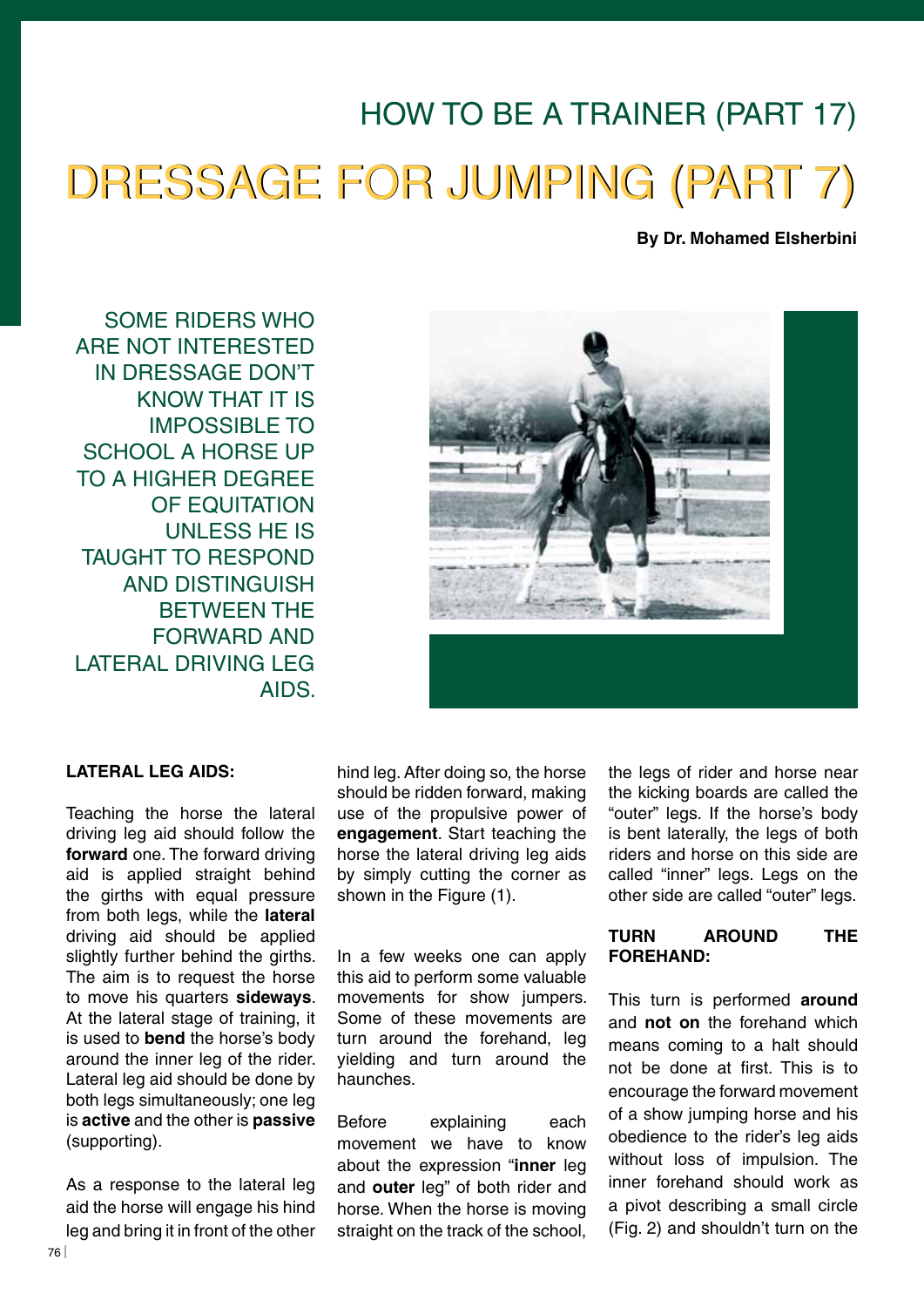spot.

If practicing this turn in an indoor school, one must stay at least two meters free from the kicking boards. The aids for a turn around the forehand (to the right for example) will include seat, leg and rein aids. Put more pressure onto the right seat bone and apply leg aids as shown in the figure depending on the degree of schooling of the horse (his readiness to bend). The active (stronger) leg is the right leg while the passive is the left one. The active leg could be supported by a dressage whip (applied just behind it). Equal tension should be applied on both reins, with the right one moved slightly sideways towards the kicking boards.

The immediate effect of engaging the inner hind leg and the freedom of the outside shoulder are great advantages that could be used to make the horse strike off in canter with very good balance and impulsion (in case of turning to the right, the canter will be left canter!) **Think how?** The answer is that, if the horse will start to canter to the left he will stand for a split second on the right hind leg (the engaged one) as the starting spring of the action. The horse also needs in such a case a free left shoulder which is achieved during this turn on the forehand to the right.

### **LEG YIELDING:**

Leg yielding is a lateral movement on two tracks as the shoulder out but with too little lateral bending. It could be done from the centre line to the long side of the arena or after cutting the corner before the long side. It should always be performed in a forward movement with the shoulders leading the action, not the hindquarters (as some riders make this mistake).



 *Fig. 1: start teaching lateral leg aids by simply cutting the corner*



The horse should move with good impulsion and shouldn't come too much on the bit (Fig.3). This movement is a good preparation for shoulder in.

If riding on the left rein, you can cut off the corner and start directing your horse to a right leg yielding towards the long side. The horse should look slightly to the left. The rider puts more

weight on the left seat bone. For a young horse the active leg (left) of the rider should be brought more backward (could be helped by a whip) and the rider's right leg is supporting the pressure and giving impulsion. The rider should move his left hand slightly side-ways out from the horse's neck (Fig. 3) while the right rein is supporting the horse not to fall out with his right shoulder. Both